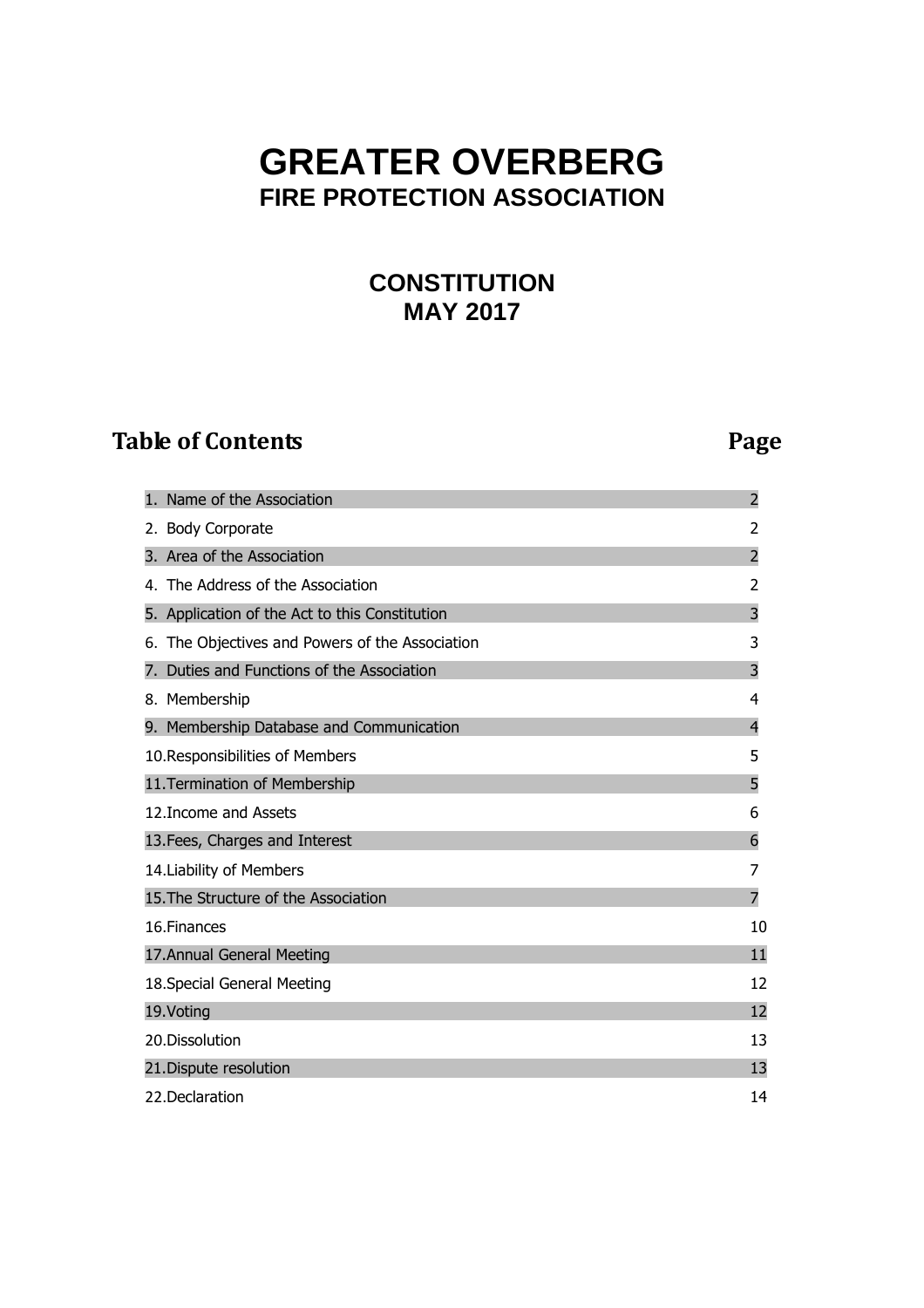## **Contents**

#### 1. **Name of the Association**

a. The name of the Association is the:-

#### **GREATER OVERBERG FIRE PROTECTION ASSOCIATION**

herein referred to as "the Association".

b. The shortened name will be "goFPA".

#### 2. **Body Corporate**

- a. The Association shall exist in its own right, separately from its members, and will continue to exist even if membership or office bearers are amended.
- b. The Association will be able to own property, capital or other assets, and will be able to sue and be sued in its own name.

#### 3. **Area of the Association**

- a. The domain of the Association falls within the Overberg District Municipal boundaries.
- b. The general boundaries of the Association are described in Annexure A.
- c. The land use in the domain includes rural commercialized agricultural properties (commercialized and non-commercialized), rural communally owned properties, large mountainous conservation areas managed by conservation authorities and by private land owners, urban areas managed by local authorities, and other state land managed by various government departments.
- d. The Association is divided into Management Units, according to geographical areas.

#### 4. **The Address of the Association**

a. The postal address of the Association is:

Greater Overberg Fire Protection Association Private Bag X22 Bredasdorp 7280

- b. The physical address of the Association is:
	- Fire Station Long Street Bredasdorp 7280
- c. The electronic communications address of the Association is:

info@overbergfpa.co.za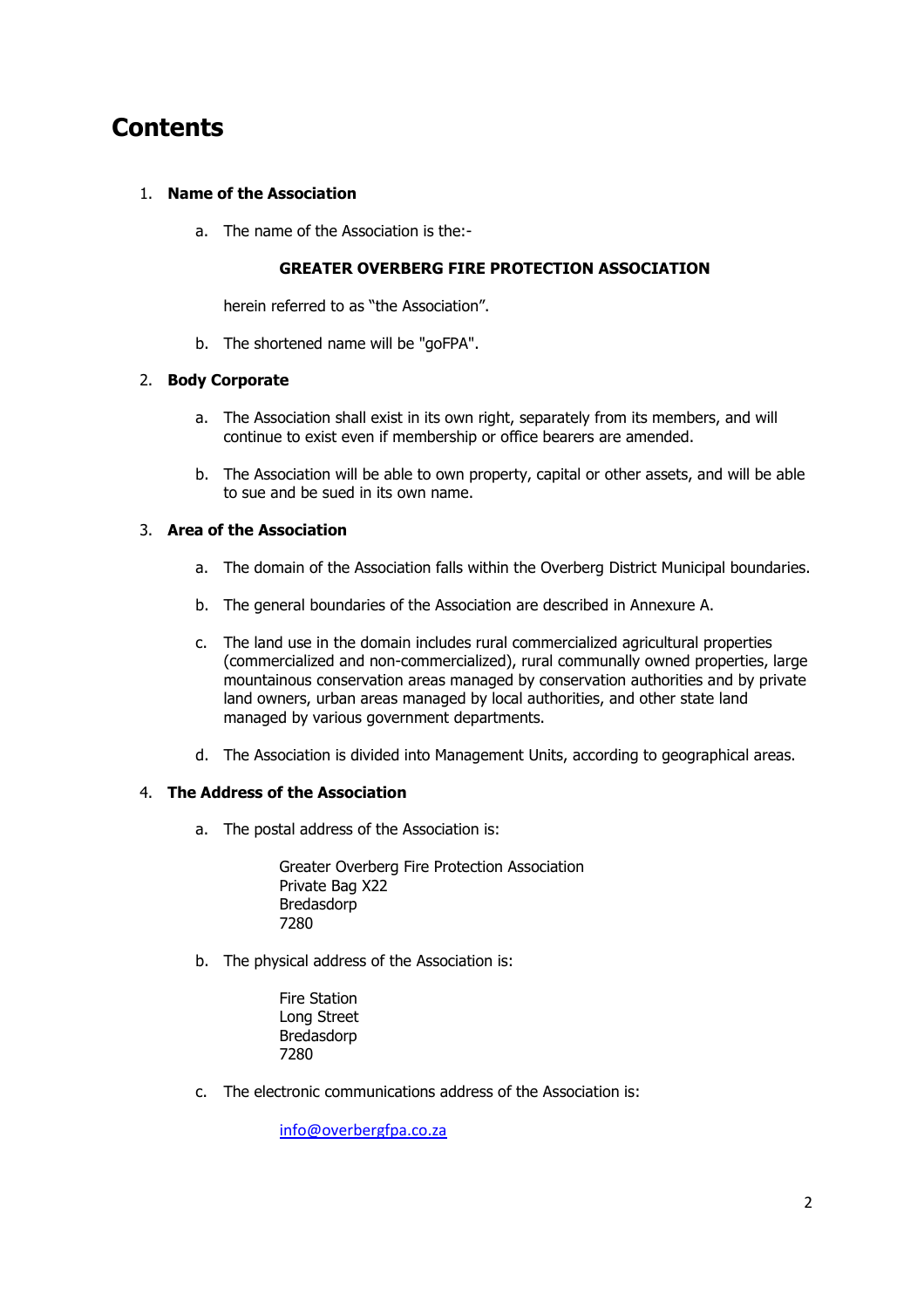#### 5. **Application of the Act to this Constitution**

a. This constitution must adhere to Chapter 2 of the National Veld and Forest Fire Act, 1998 (No.101 of 1998) (the Act) and the regulations promulgated thereto.

#### 6. **The Objectives and Powers of the Association**

- a. The primary objective of the Association is to implement integrated fire management principles and activities by, among others, assisting in co-ordination of fire fighting resources, applying for financial assistance and implementing veld and forest fire related projects and providing overall assistance in preventing and managing veld and forest fires through dissemination of information, allocation of resources and the implementation of integrated management plans.
- b. The secondary objectives of the Association are to  $$ 
	- i. predict, prevent and assist with wildfires, where possible,
	- ii. assist members to comply with the Act, the regulations made in terms of the Act, this constitution and it's rules,
	- iii. improve the knowledge base for the implementation of integrated fire management strategies,
	- iv. improve awareness on integrated fire management and prevention, and
	- v. reduce fire risk associated with the occurrence of wildfires by devising integrated fire management plans.
- c. Funds and activities of the association will solely be utilised in the role as described in 6(a) and 6(b).

### 7. **The duties and functions of the Association are to –**

- i. develop and implement a veld fire management strategy for the area,
- ii. make rules which will bind members,
- iii. regularly communicate the fire danger rating referred to in sections 9 and 10 of the Act to its members,
- iv. organise and train its members in firefighting, fire management and fire prevention,
- v. inform its members of equipment and technology available for preventing and fighting veld fires,
- vi. annually provide the Minister with statistics about veld fires within the Association,
- vii. provide any information requested by the Minister in order to prepare or maintain the fire danger rating system,
- viii. assist members to prepare applications for exemption from the duty to prepare and maintain fire breaks in terms of Section 15 of the Act,
- ix. carry out the powers and duties passed on to it by the Minister,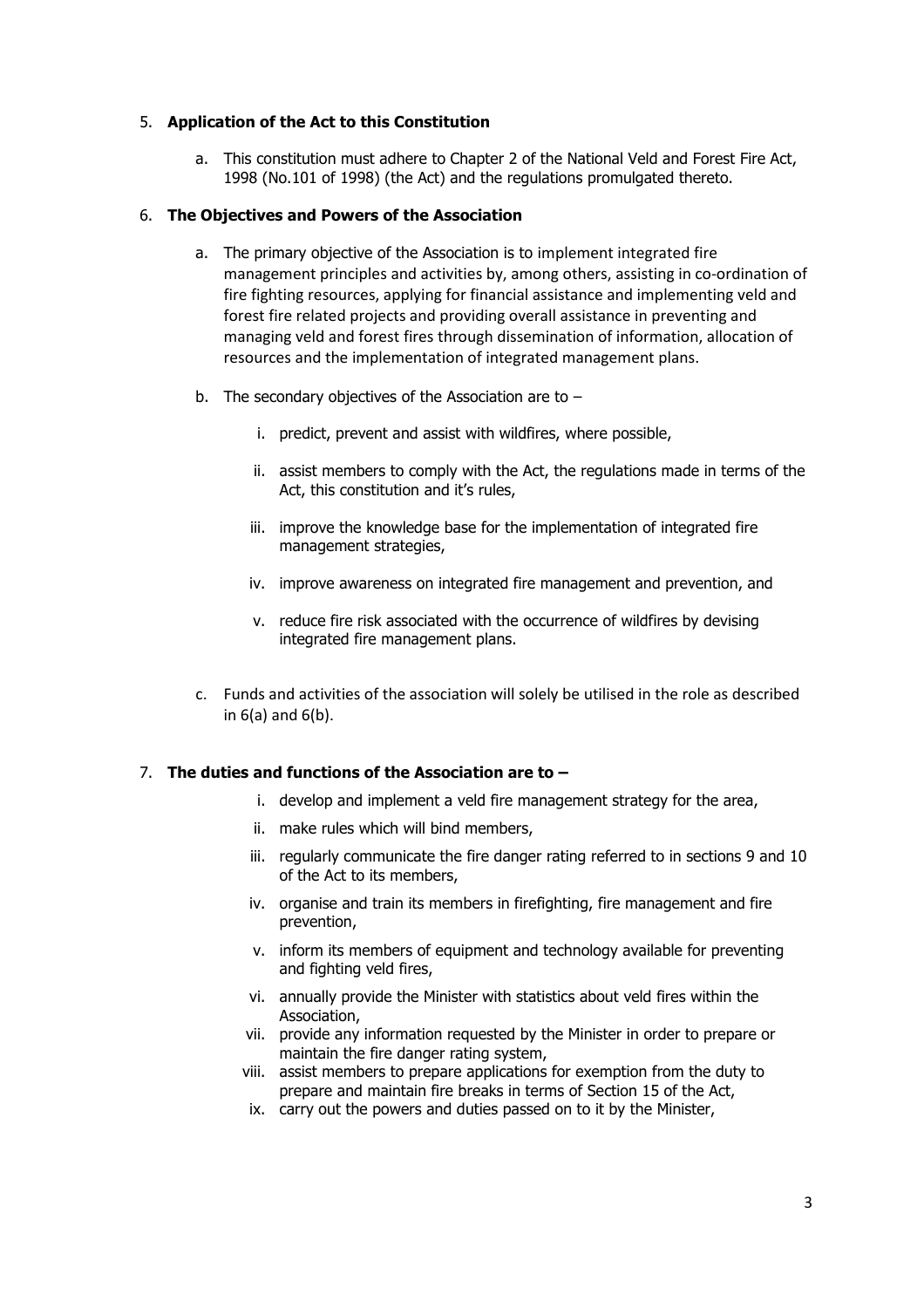- x. appoint personnel to ensure compliance to the Act and to improve management capacity within the Association,
- xi. provide firefighting resources to members at a fee, when available,
- xii. provide technical support and information to members, including in instances where insurance claims are being investigated, when possible, and
- xiii. conclude agreements with adjoining Fire Protection Associations relating to matters of common interest and collaboration, where appropriate.

#### 8. **Membership**

- a. All land owners as defined by the Act and within the domain of the Association can become members.
- b. All land owners, lessees, state entities, municipalities, or communities, are members provided that they have –
	- i. applied for membership and completed and submitted membership application forms, and
	- ii. paid their membership fees as set out in Section 13.
- c. If any member of the Board objects to any applicant's admission as a member or any member's continued membership, the Board must within 14 days –
	- i. give the applicant or member written reasons for the objection,
	- ii. consider application at the next Board meeting, and
	- iii. notify the applicant or member of the date, time and place of the meeting.
- d. The applicant or member has the right
	- i. to speak at the meeting and argue for admission or continued membership, and
	- ii. to make a complaint to the Minister if not satisfied with the Board's decision.

#### 9. **Membership Database and Communication**

- a. Every new member must provide the FPA General Manager with a fully completed and signed application form in order to ensure that the correct information is available for the database.
- b. Every member is responsible for informing the FPA General Manager of any changes to the information submitted on its application form.
- c. The Association cannot be held responsible should any member information be incorrect at any point and time.
- d. The FPA General Manager or any other designated employee must keep all the details referred to in sub-sections (a) and (b), and other relevant information, in a Register of Members.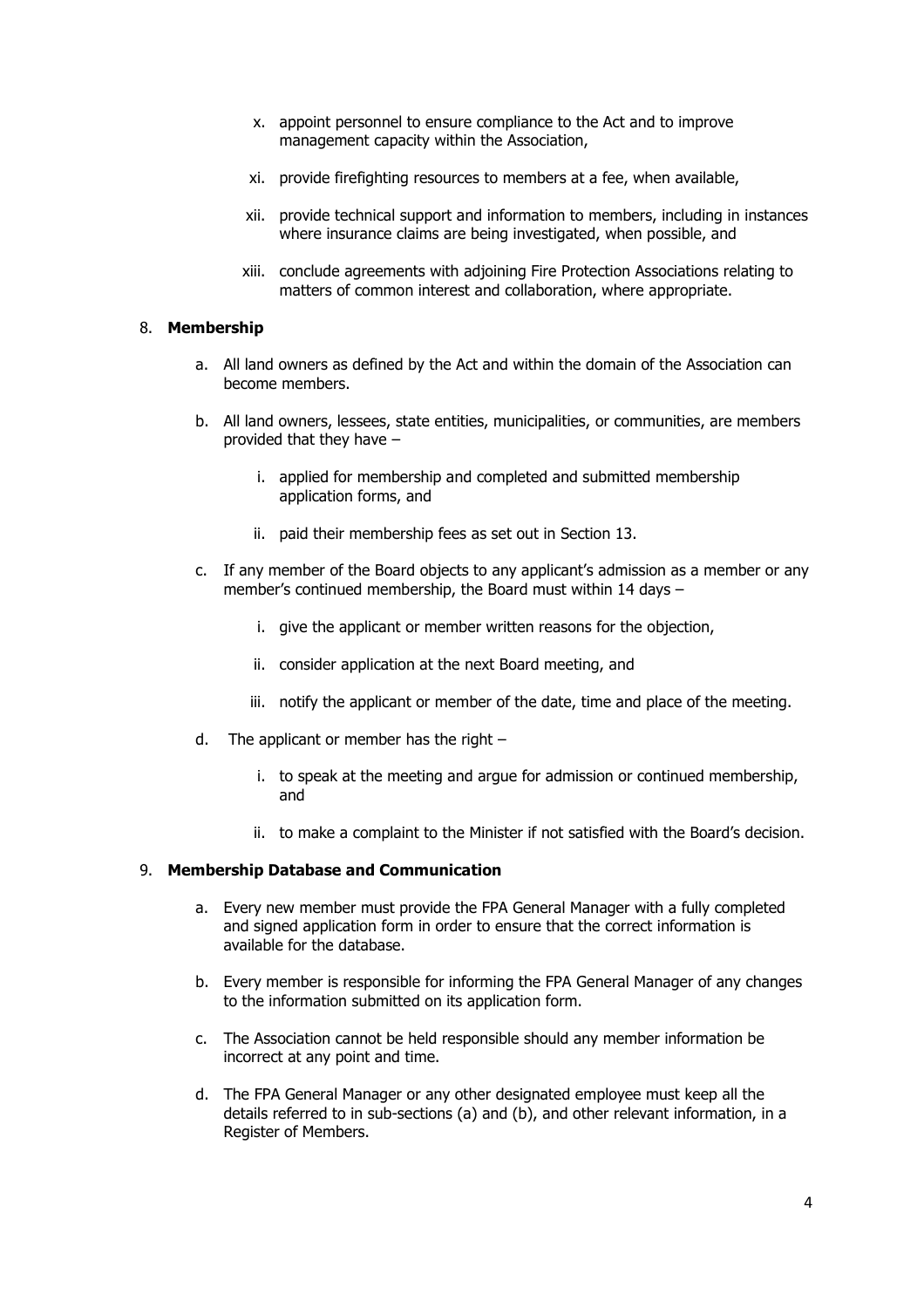#### 10. **Responsibilities of Members**

- a. Members of the Association are responsible to
	- i. follow this Constitution,
	- ii. follow the rules of the Association,
	- iii. follow the rules of the FMU in which their property is located, if applicable,
	- iv. adhere to guidelines and management practices that may be determined by the Association,
	- v. commit themselves to the implementation of a fire management plan where such plans exist,
	- vi. pay any fees and charges as set by the Association from time to time,
	- vii. actively involve and participate in activities and capacity building programmes offered by the Association, and
	- viii. comply with the requirements of the Act, particularly in relation to the establishment of fire breaks, the reduction of fuel loads, the retention of firefighting equipment and staff, and preventing the starting of fires on their land or the spread to adjoining land.

#### 11. **Termination of Membership**

- a. A member may terminate his or her membership by written notice to the FPA General Manager.
- b. Membership is automatically terminated if  $$ 
	- i. the property is sold, or
	- ii. a member does not pay the membership fees as set out in Section 13.
- c. The Association may terminate membership if
	- i. a member fails to comply with the rules, and
	- ii. received a non-compliance notice from the Fire Protection Officer with an agreed rectification plan.
- d. The property of a member who dies will still be protected under this Constitution if
	- i. on his or her death, the fees, charges and interest are fully paid, or
	- ii. his or her successor-in-title re-applies for membership.
- e. If membership is terminated, the member
	- i. gives up all fees and charges already paid,
	- ii. remains liable for any outstanding moneys to the Association, and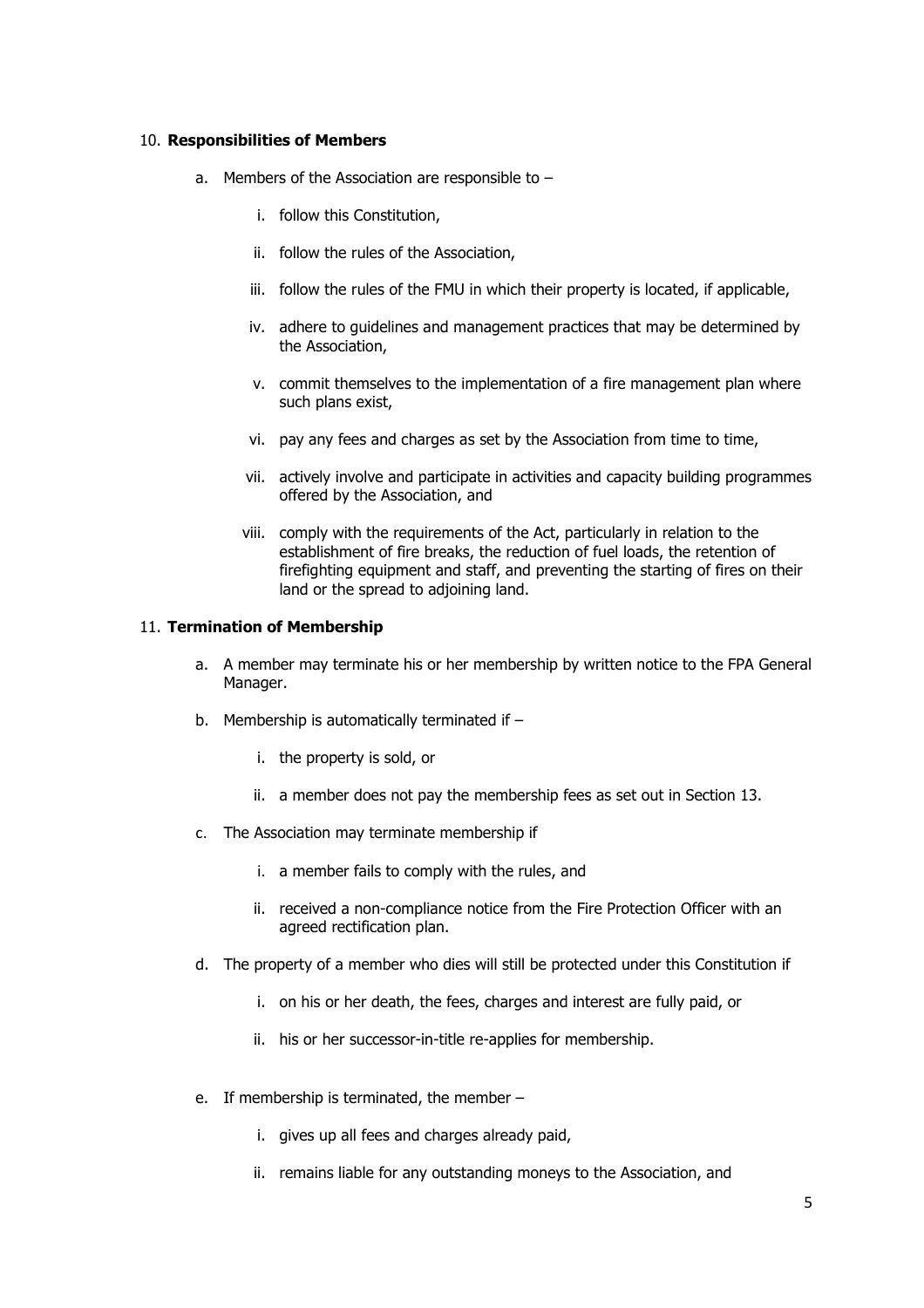iii. is required to again pay the joining fee should he or she wish to restore membership.

#### 12. **Income and Assets**

- a. The Association will keep a record of all assets and procurements and will not give or donate any funds or property to its members or office bearers, except if such person or office bearer has been in service of the Association and is paid in accordance with such duties. A member may only be reimbursed for any expenses if he or she has paid for such expenses in line with his or her duties.
- b. Members or office bearers will have no vested rights over any assets belonging to the Association.

#### 13. **Fees, Charges and Interest**

- a. The Board from time to time
	- i. will determine fees and charges for membership and services that are necessary for the proper management of the Association,
	- ii. may determine annual fees and charges for membership for more than one financial year at a time, and
	- iii. may charge interest on unpaid fees that will be calculated according to rates of financial institutions applicable at that time.
- b. The fees of the Association are
	- i. an once off joining fee, in an amount determined at an Annual General Meeting, regardless of the size of the land,
	- ii. annual membership fees based on the size of the property at a rate determined at an Annual General Meeting, and
	- iii. any other fee that may be charged for any other services and resources provided by the Association.
- c. Any increase in joining and membership fees must
	- i. be decided at an Annual General Meeting by the majority of members present, or
	- ii. if not done at an Annual General Meeting, be decided on by the majority of members present at a Special General Meeting called for that purpose.
- d. Membership to goFPA will automatically be cancelled should fees remain outstanding 60 days from receipt of the invoice.
- e. Any member terminated under Section 11 is required to again pay the joining fee in order to restore membership.
- f. If a member should die, their successor-in-title shall not be liable for the payment of the once-off joining fees, provided that the membership of the deceased has not lapsed.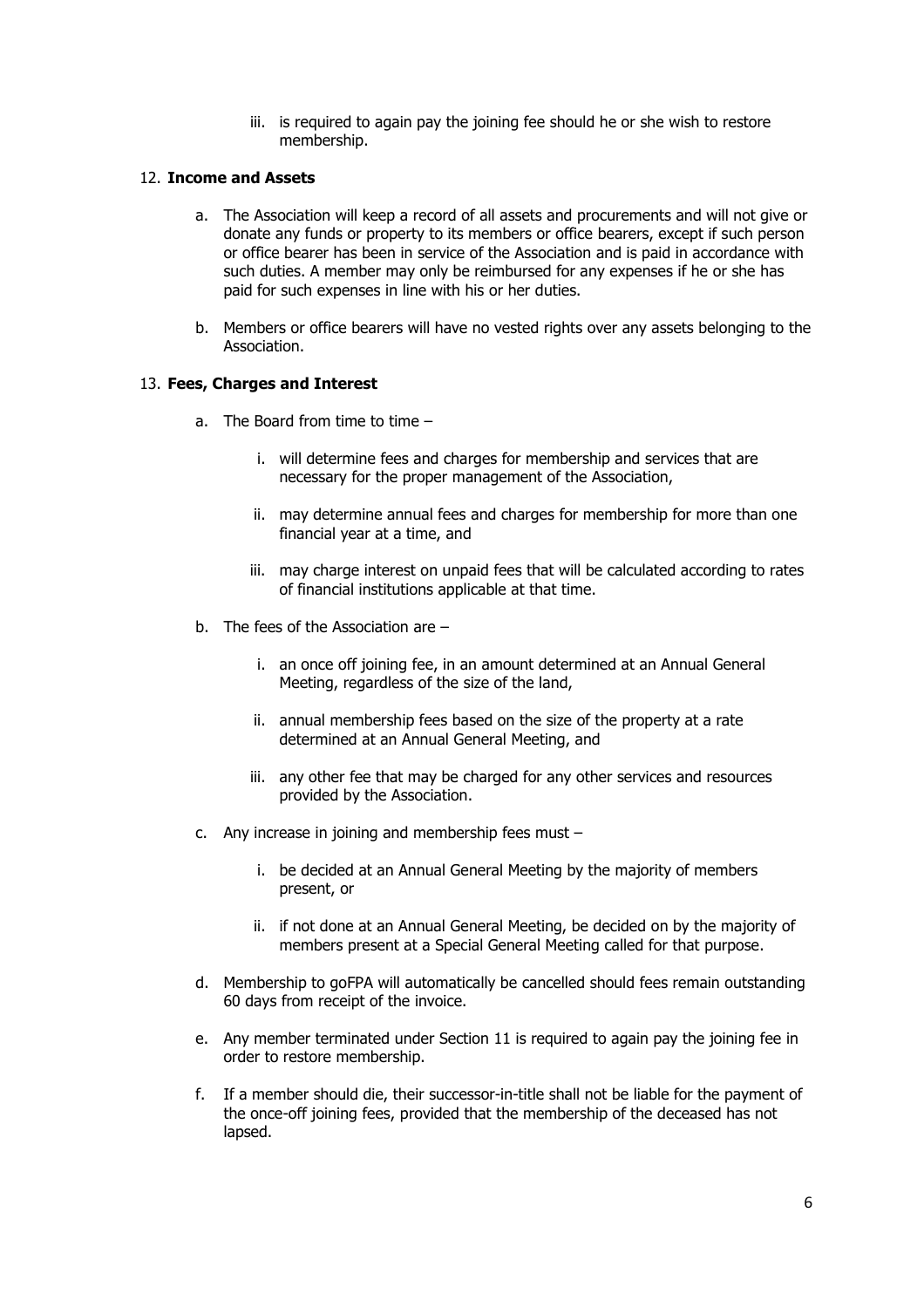- g. A Fire Management Unit may determine
	- i. any additional annual or once-off fees, or
	- ii. an alternative fee structure for its members, notwithstanding the above, provided that they meet the total membership fee contribution budgeted by the Board for the members of that Fire Management Unit.
- h. Any FMU fees as determined under subsection (q) must be  $$ 
	- i. decided by the majority of the members of that Fire Management Unit at a meeting called for that purpose, and
	- ii. approved at the Annual General Meeting or at a Special General Meeting called for that purpose, where the basis of the fee calculation must be included in the proposal that is put forward.
	- iii. paid directly to the Association unless otherwise agreed between the Association and the majority of the members of that Fire Management Unit.

#### 14. **Liability of Members**

- a. Members are not individually liable for any debts or duties owed by the Association.
- b. Members are liable for unpaid fees and charges and interest thereon.

#### 15. **The Structure of the Association**

- a. The Association will consist of the following bodies
	- i. The Board
	- ii. The Advisory Forum
	- iii. The Management Oversight Committee
	- iv. The Management team
	- v. Fire Management Units
- b. The Board of the Association
	- i. The Board of the Association will
		- 1. Be responsible for the governance of the Association.
		- 2. In consultation with the Advisory Forum of the Association
			- a. set policy for the Association, and
			- b. determine the strategic direction of the Association and make decisions relating to it.
		- 3. Appoint any staff of the Association, including the Fire Protection Officer if the CFO is not the FPO.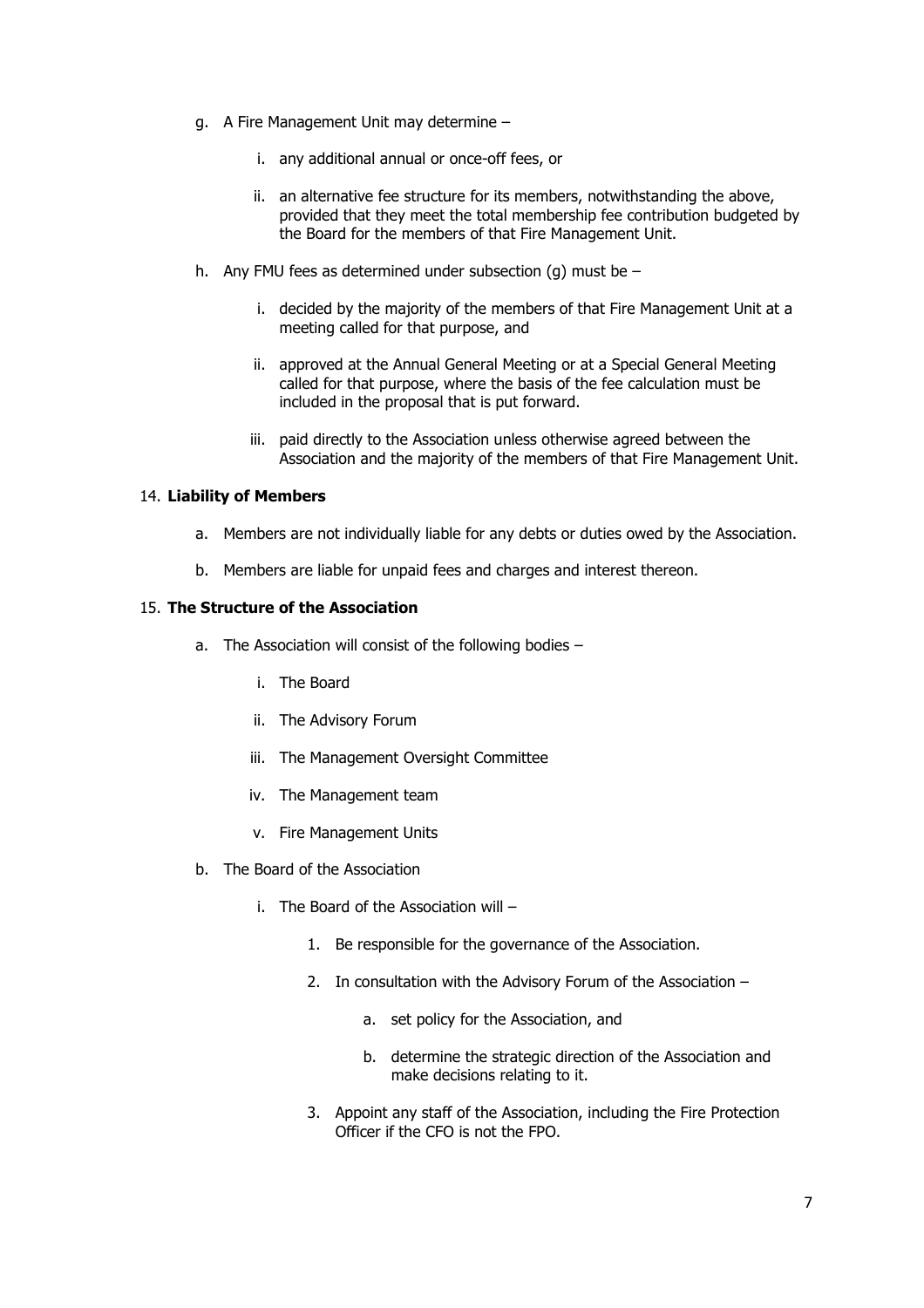- 4. Guide, oversee and assist the FPA General Manager in performing their day to day management functions. This includes but is not restricted to, communication with key role-players and members.
- 5. Compile special reports, documents and policies.
- 6. Procure the needed items for effective management of the Association.
- 7. Represent the Association on other committees or meetings as needed from time to time.
- 8. Prepare and sign off of annual financial documents after membership approval.
- 9. From time to time assign responsibilities and specific tasks to a member, employee, a person or an institution.
- ii. The Board of the Association will consist of the following:
	- 1. As full members
		- a. By virtue of their office:
			- i. The Chief Fire Officer of the District Municipality and if applicable any CFO of the Local Municipalities within the district;
			- ii. The Fire Advisor employed by the Department of Agriculture, Forestry and Fisheries responsible for the district;
			- iii. The Fire Protection Officer if the CFO is not the FPO
		- b. By virtue of their land ownership:
			- i. One representative from CapeNature;
			- ii. One person collectively representing the Government Departments, Local Authority and other Organ of State that manage land within the boundaries of the Association;
			- iii. One private landowner from each local municipal area in which a Fire Management Unit is located:
				- 1. that private landowner is to be nominated by the members at the Annual General Meeting, and
				- 2. in the event of that private landowner not being nominated or subsequently vacating office, a landowner from that local municipal area may be co-opted by the Board;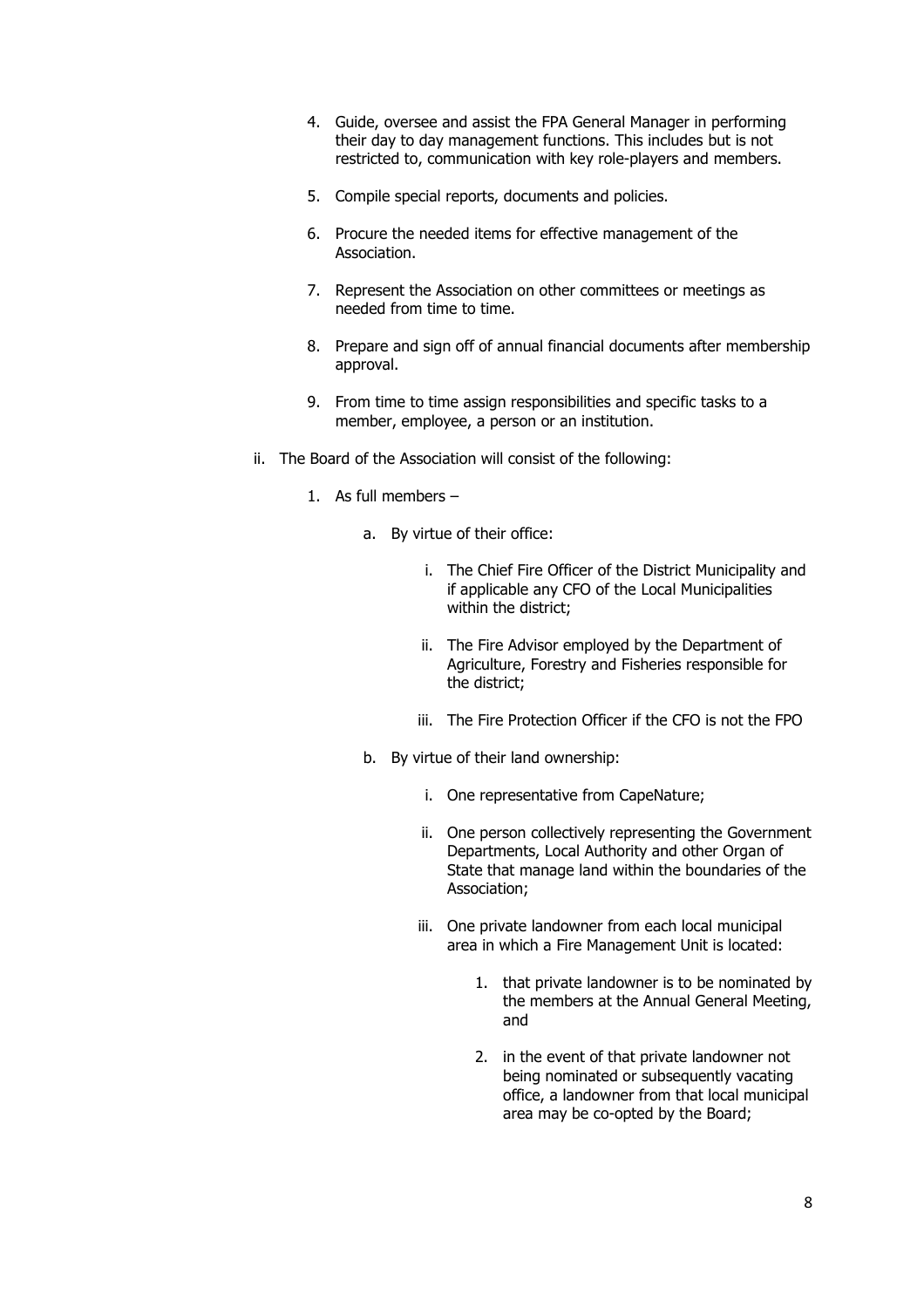- iv. One representative for each large landowner, not yet included above, with land exceeding 10 000 hectares in extent.
- 2. As associate members
	- a. any other member that has been co-opted for a specific input or task.
- 3. An associate member does not have voting rights on the Board but can provide input to the issue in hand.
- 4. A person in the employment of the Association may not be elected to the Board with the exception of the FPO.
- iii. The Board will be convened as follows
	- 1. At the Annual General Meeting, the members will elect a person who is a member of the Board by virtue of their land ownership to serve as the Chairperson and Treasurer.
	- 2. The members of the Board, including the Chairperson and Treasurer, are elected for a period of 2 years, but may stand for re-election at the end of that period. The membership of the Board will be staggered with 50% being appointed each year.
	- 3. If any Board member resigns, dies, becomes incapacitated or disqualified, or is removed from office, the Board will appoint a suitable candidate to serve on the Board for the remaining period until the next Annual General Meeting.
	- 4. A member of the Board becomes disqualified if he or she
		- a. is declared to be of unsound mind by a court of law,
		- b. is convicted of a crime involving fraud or corruption. Any member serving a suspended sentence may not serve on the executive,
		- c. has been absent without a valid reason from two consecutive Board meetings.
- iv. Between Annual General Meetings the Board will seek to discharge its business at meetings convened to take place immediately before the meeting of the District Fire Working Group, or every four months, whichever occurs sooner.
- v. A minimum of 5 Board members, which includes the Fire Protection Officer, present at a meeting will constitute a quorum.
- c. The Advisory Forum of the Association
	- i. The Advisory Forum of the Association will
		- 1. give strategic guidance to the Association, and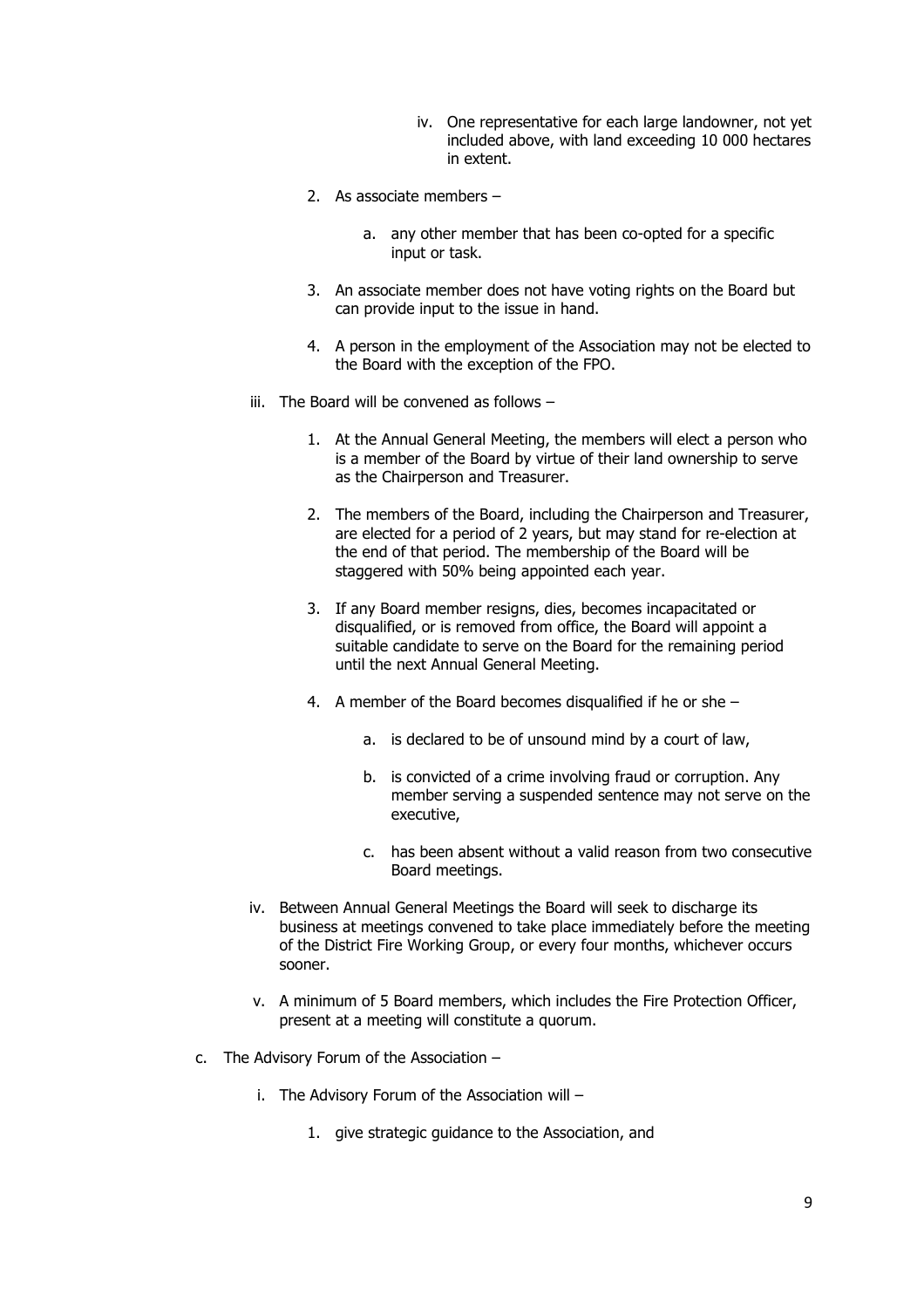- 2. help integrate the fire management efforts of the Association into other fire management initiatives within the district.
- ii. The Overberg District Fire Working Group convened by the Chief Fire Officer of the District will serve as the Forum of the Association.
- d. The Management Oversight Committee
	- i. The function of the Management Oversight Committee is to oversee the day to day function of the affairs of the Association between Board meetings,
	- ii. The Chairperson of the Association, the Fire Protection Officer and the FPA General Manager will form the management oversight committee, and
	- iii. The Management Oversight Committee will meet monthly.
- e. The Management team
	- i. The Board may employ any person it considers necessary to help the Association to carry out its function, including an FPA manager.
	- ii. All employees remain in employment notwithstanding any change in the Board.
- f. Fire Management Units
	- i. A Fire Management Unit of the Association
		- 1. consists of a localised area in which integrated fire management efforts between individual land owners can be most effectively coordinated,
		- 2. gives strategic guidance to the Association on integrated fire management in the area covered by the FMU,
		- 3. is to hold bi-annual meetings for the purpose of pre-fire season planning and post-fire season feedback, and
		- 4. may require that the Association ring-fences assets provided and funds raised by the FMU as being for the benefit of that Fire Management Unit.

#### 16. **Finances**

- a. The financial year of the Association starts on the 1st April and ends on the 31 March of the following year.
- b. The Association will appoint a suitably qualified person and/or institution to be responsible for the financial administration of the Association.
- c. The person and/or institution must for the Annual General Meeting present a financial statement of the Association's accounts for the previous financial year, including full details of income, expenditure and assets.
- d. The financial statement must be available within reason for inspection by any member for a period of 3 weeks (21 days) from the date of the annual general meeting.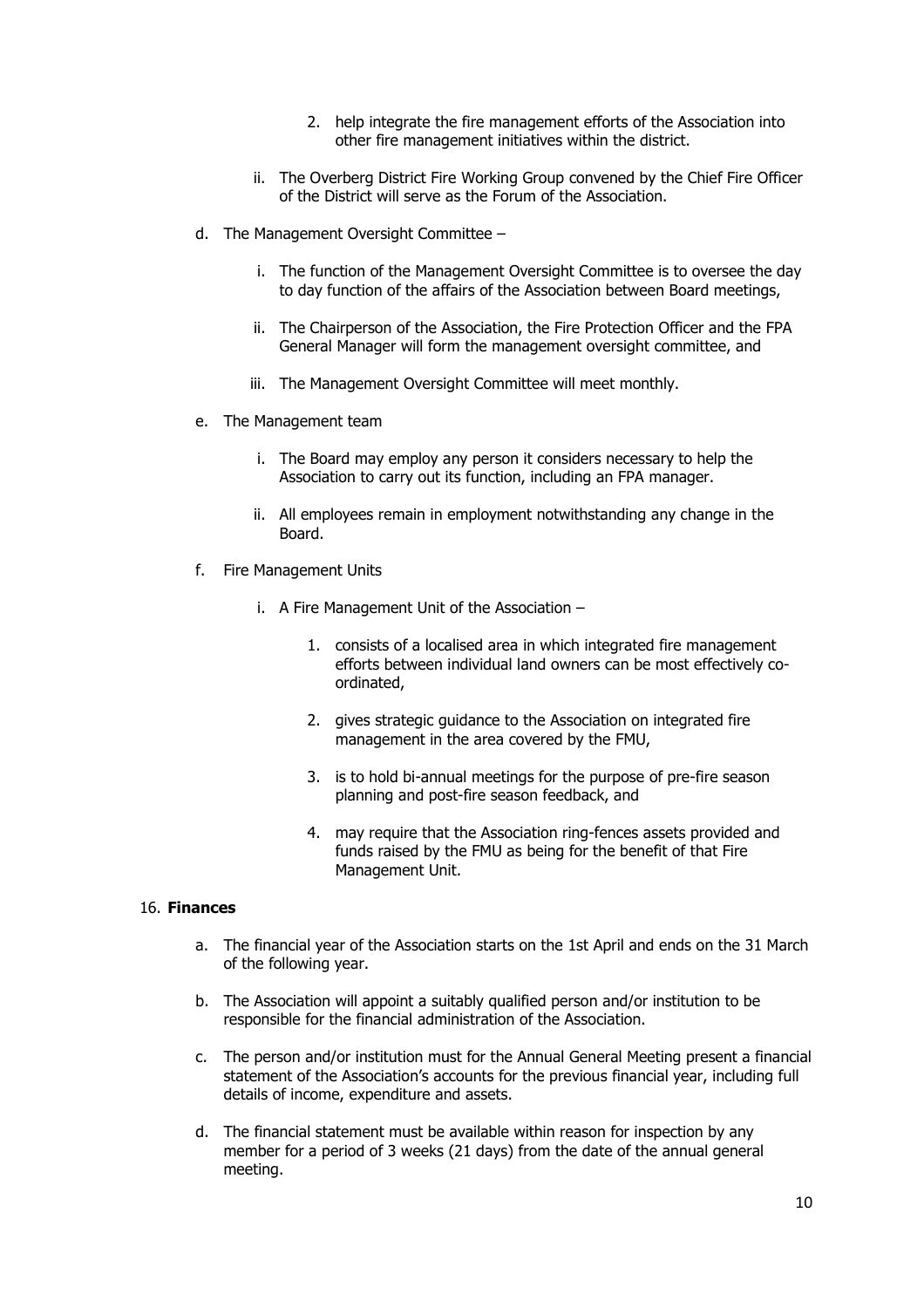- e. All financial year end documents must be signed off by the Board.
- f. The Association will operate as a voluntary association in terms of the common law unless the Act is amended to provide for a Not for Profit Company and the members then decide to change the nature of the entity.
- g. The Association will further operate as a non-profit organisation.
- h. A bank account and, if necessary, petrol and debit/credit cards will be opened at an accredited financial institution as decided by the Board.
- i. The year-end financial statements must be signed off by the Board.
- j. The income and property of the Association must be applied solely for the promotion of its main object and no portion thereof shall be paid or transferred directly or indirectly by way of dividends, bonus payments or otherwise to the members of the Company provided that nothing herein contained shall prevent the payment in good faith of reasonable remuneration to any officer or servant of the Company or to any member thereof in return for any services actually rendered to the Company.

#### 17. **Annual General Meeting**

- a. An Annual General Meeting must be called by the Board
	- i. within 60 days of the end of the financial year, and
	- ii. with 14 days of written or emailed notice to all members.
- b. In addition to any other business, the annual general meeting must include
	- i. the annual report presented by the FPA General Manager or the Chairperson of the Association,
	- ii. presentation of the financial statements of the Association by the Treasurer,
	- iii. the Fire Protection Officer's report,
	- iv. the introduction and approval of any increase of fees, charges or interest,
	- v. changes to the constitution, business plan and rules,
		- 1. Any resolution for the amendment of the Constitution of the Association must be approved by the Commissioner of the SA Revenue Service.
	- vi. if needed nomination of private landowners for the positions on the Board,
	- vii. if needed vote for a chairperson from the members of the Board, and
	- viii. additional agenda points that have been submitted to the FPA General Manager at least 7 days prior to the meeting.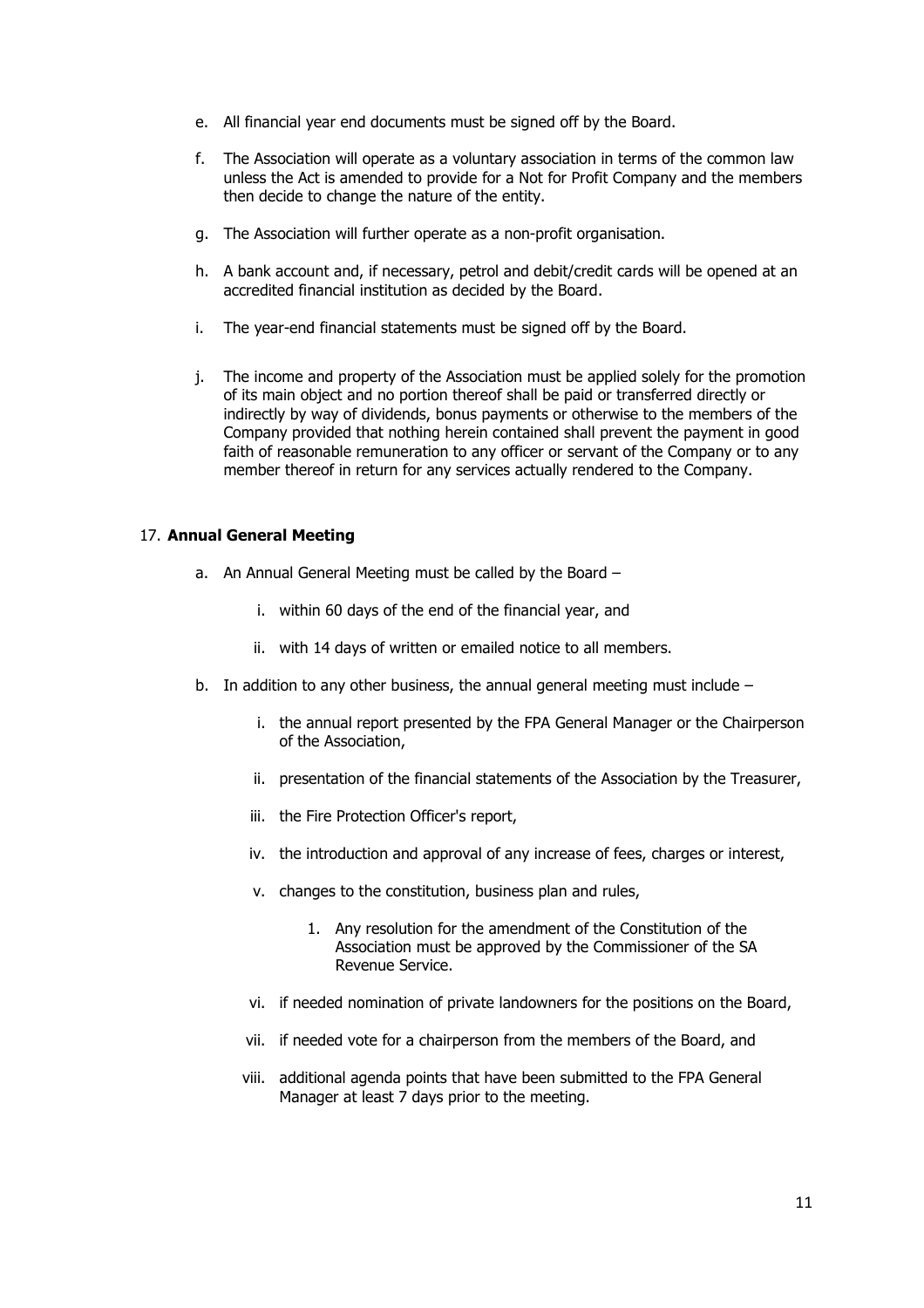- c. 20 Members are needed to form a quorum.
- d. If a quorum is not reached, the meeting is adjourned and after 10 minutes may be reconvened where the members present will constitute a quorum.
- e. Discussion at the meeting will be limited to the circulated and notified agenda.
- f. Only those members whose registration and membership fees are fully paid up, have a right to vote subject to the number of votes described in Section 19.

#### 18. **Special General Meeting**

- a. The Board may convene a special general meeting at any time giving 14 days' notice stating the reason for the meeting and providing an agenda.
- b. A special general meeting must be convened by the Board if
	- i. 30 or 5%, whichever be the lesser, of the paid-up members request this meeting in writing and name the issues to be dealt with;
	- ii. The members requesting the meeting undertake in writing to pay for the administrative costs of the meeting.
- c. Members present will constitute a quorum.
- d. Discussion at the meeting will be limited to the circulated and notified agenda.

#### 19. **Voting**

- a. At an Annual General Meeting or Special General Meeting
	- i. Only members qualifying for membership in terms of the above may vote,
	- ii. Votes will be allocated as follows:
		- 1.  $\leq 100$ ha = 1 vote
		- 2.  $101 3000$ ha = 2 votes
		- 3.  $>=$  3 001 = 3 votes
	- iii. Maximum of 5 votes for landowners with separate business entities (eg. CapeNature)
	- iv. A member or Board member may vote for other members by means of a written and signed proxy.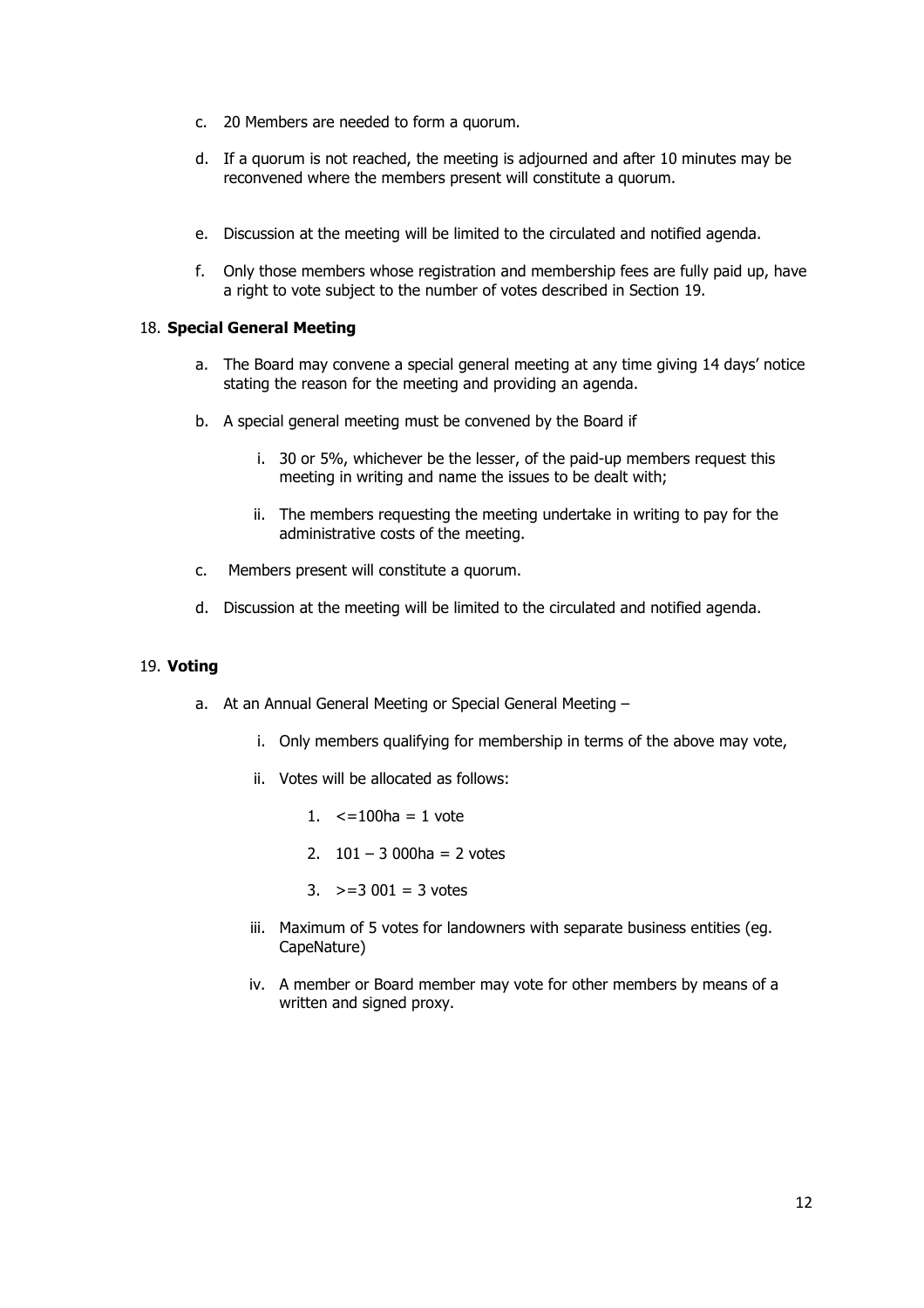#### 20. **Dissolution**

- a. The Association may only be dissolved with the approval of the commissioner of the SA Revenue Service and must be proposed:
	- i. by a resolution passed at an annual general meeting or a special general meeting called for that purpose, and /or
	- ii. by its deregistration by the Minister under section 8 of the National Veld and Forest Fire Act, Act 101 of 1998.
- b. After confirmation of the dissolution and at that meeting, the members must pass a resolution for the appointment of a liquidator to dispose of the Association's assets, pay its debts and settle its liabilities.
- c. Any net proceeds from the assets of the Association, will be paid over by the liquidator to:
	- i. A similar organization incorporated or established in the Republic which has been approved as a Public Benefit Organisation in terms of clause 30 of the Income Tax Act ;
	- ii. An organization established under any law which is exempt from Tax in terms of section 10(1)(CA) of the Income Tax Act whose sole or principal object is the carrying on of an approved public benefit activity;
	- iii. A department of State or Administration in the National, Provincial or Local sphere of Government of South Africa.

#### 21. **Dispute resolution**

- a. In the event of a dispute between members regarding operational matters, members must negotiate to resolve the dispute.
- b. If such negotiations fail, any member may approach the Management Oversight Committee, who shall appoint an independent arbitrator of good standing to resolve the dispute and whose decision shall be final. Any costs incurred shall be borne by the parties to the dispute.
- c. In the event of a dispute between members of the Association and Board and/or Management Oversight Committee, then the process in preceding subsection should be followed with the exception that the appointment of the arbitrator shall be by the Chairperson of the Association and the members to the dispute by consensus.